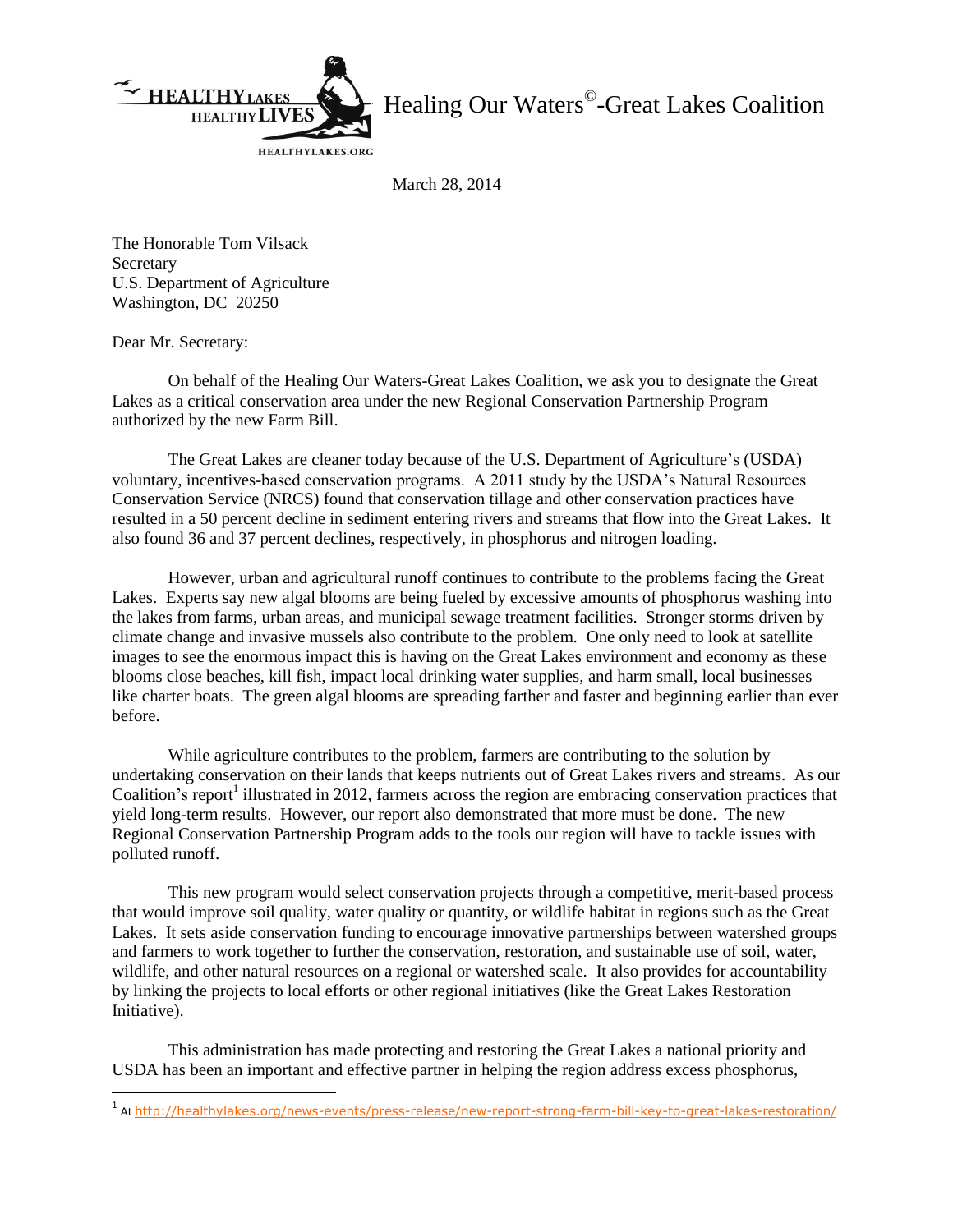which USDA acknowledges contributes to harmful algal blooms in the Great Lakes. The GLRI is investing in solutions to tackle this serious problem. USDA, through the NRCS, is focusing extra GLRIsupported assistance in 55 priority watersheds where voluntary efforts by farmers can have the biggest impact. The GLRI is spurring new partnerships and coordination between governments, nongovernmental organizations, landowners, farmers, and businesses. Making the Great Lakes a critical conservation area enhances this work and leverages both the investments and the partnerships already established to reduce phosphorus runoff and harmful algal blooms in the Great Lakes.

 Please designate the Great Lakes as a critical conservation area under the new Regional Conservation Partnership Program. The extra support will help conserve soil and water thereby protecting the drinking water source for millions of people, keeping beaches open and charter boats full, restoring habitat for fish and wildlife, and helping to address one of the biggest problems facing the Great Lakes today. For more information about our Coalition or if you have questions about our request, please contact Chad Lord, our coalition's policy director, at (202) 454-3385 or [clord@npca.org.](mailto:clord@npca.org)

Sincerely,

Joel Brammeier President & CEO Alliance for the Great Lakes

Katie Rousseau Director, Clean Water Supply – Great Lakes American Rivers

Mary Smith Communications Coordinator Church Women United of New York State

Brian Smith Program & Communications Director Citizens Campaign for the Environment

Deanna White State Director Clean Water Action – Minnesota

Mark Redsten Executive Director Clean Wisconsin

Anne M. Vaara Executive Director Clinton River Watershed Council

Amy Beyer **Director** Conservation Resource Alliance

David Brakhage Director, Great Lakes/Atlantic Region Ducks Unlimited

Tracey Easthope Director, Environmental Health Project Ecology Center

Suzanne Moynihan **Director** The EDGE: Education Dreams for a Green Era

Jill Ryan Executive Director Freshwater Future

Mike Strigel Executive Director Gathering Waters Conservancy

Sr. Rose Therese Nolta Justice and Peace Coordinator Holy Spirit Missionary Sisters

Kim E. Ferraro Director of Agricultural and Water Policy Hoosier Environmental Council

Laura Rubin Executive Director Huron River Watershed Council